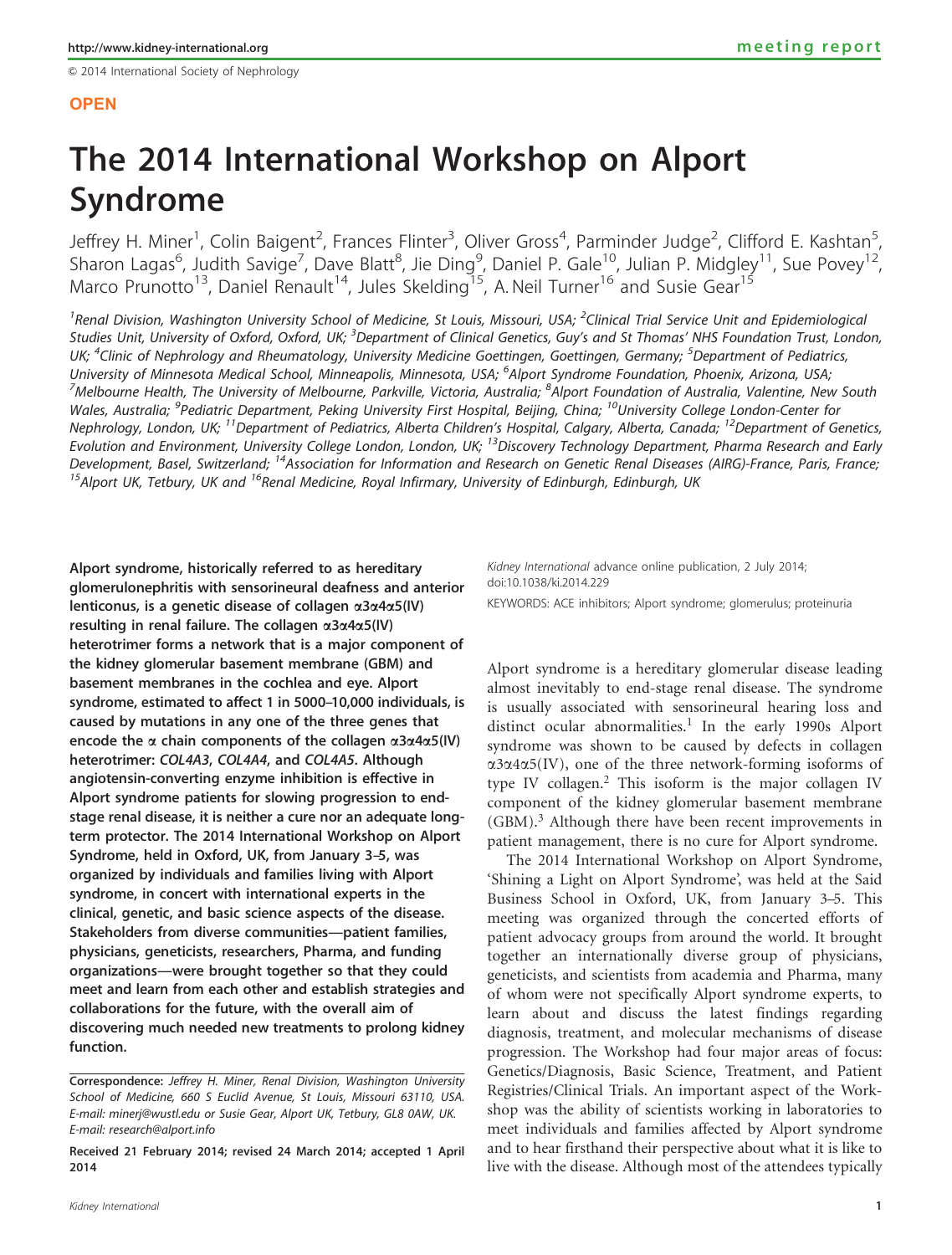focused on the kidney disease features of Alport syndrome, eye and hearing defects were also discussed as being very important diagnostic and quality-of-life aspects that need to be considered.

As reported in the Genetics/Diagnosis session and at a special pre-meeting focused on the same topics, mutation screening of the relevant COL4 genes is now widely available.<sup>4</sup> Because of this, although relatively expensive, increasing numbers of affected individuals have had their mutation(s) identified. There are currently six databases for variants in COL4A5, the gene affected in the X-linked, most common form of Alport syndrome. The consortium of genetic-testing laboratories for Alport syndrome has chosen to use the Leiden Open Variant Database system.<sup>5</sup> This freely accessible database [\(http://www.lovd.nl/3.0/home](http://www.lovd.nl/3.0/home)) includes clinical features, multiple examples of the same variant from unrelated individuals, and normal variants. The value of internationally accessible, regularly updated variant databases is clear. Recently, members of the Alport Variant Consortium added 500 variants to the COL4A5 database, bringing the total number to 1900, with 1100 unique changes. The variants include 40% missense mutations and approximately 50% nonsense mutations. Glycine substitutions occur four times as often as substitutions of other amino acids in the Gly-X-Y triplet repeat collagenous segments. This is consistent with the necessity of a Gly at every third residue to form and stabilize the triple helical structure of the collagenous domain.

As summarized by Frances Flinter, there are several molecular approaches for identifying variants. Although Sanger sequencing is the gold standard, custom next-generation sequencing panels, described by Michael Yau (GSTS Pathology, Guy's & St Thomas' Hospital, London, UK), plus whole-exome and whole-genome sequencing, are rapidly being validated and introduced into clinical practice. The challenges associated with the interpretation of variants were explained by Helen Storey (GSTS Pathology), as many mutations are novel and specific to individual families.<sup>[6](#page-4-0)</sup> There are clearly founder mutations in some populations, however—e.g. in Britain, and in Cyprus, where Constantinos Deltas (University of Cyprus, Nicosia, Cyprus) has been studying a large number of families in which significant renal impairment has been noted in association with a single autosomal COL4 mutation in some families.[7](#page-4-0) Mutation detection within COL4 genes remains incomplete partly because of missed rearrangements and cryptic splice site mutations. In some cases, RNA analysis is necessary in order to establish the potential pathogenicity of a variant. The tantalizing prospect of extracting RNA from podocytes in urine needs further exploration, as excreted podocytes could be a readily available source of RNA.

The unexpected clinical variation among affected individuals in some families was discussed by Daniel Gale and Jie Ding and could reflect variable control of hypertension and other environmental influences; variable inheritance of mutations or copy number variants in modifier genes could also be important. The introduction of more comprehensive screening technologies such as next-generation sequencing and exome sequencing allows simultaneous screens for mutations in other potentially relevant genes. Moin Saleem (University of Bristol, Bristol, UK) presented a gene panel for proteinuria potentially containing up to 37 genes for Alport syndrome and focal segmental glomerulosclerosis, including NPHS1, NPHS2, MYH9, and complement pathway genes.

It was noted that a clear genotype–phenotype correlation has emerged for X-linked Alport syndrome.<sup>[8,9](#page-5-0)</sup> Large deletions and rearrangements, nonsense mutations, and missense mutations toward the carboxy terminus all result in more severe disease. In addition, some amino-acid substitutions (Arg, Glu, Asp) for Gly in the Gly-X-Y repeat collagenous regions are more damaging.

Clifford Kashtan described the natural history and considerable variations in the presentation of Alport syndrome. Indeed, a lively debate is underway regarding the autosomal genes and the appropriate nomenclature for individuals with a heterozygous COL4A3 or COL4A4 mutation. Some such individuals have hematuria and may develop renal impairment later in life vs. patients with classic Alport syndrome, but they do not manifest any extrarenal features. Some experts regard them as carriers of autosomal recessive Alport syndrome, acknowledging that this genetic status is associated with thin basement membrane nephropathy and an increased risk of hypertension and renal impairment, whereas others describe them as having autosomal dominant Alport syndrome, although many of these patients do not fulfill the standard clinical diagnostic criteria.<sup>[10](#page-5-0)</sup>

Why is this issue so important? It is highly likely that the current EARLY PRO-TECT Alport trial of early ACE inhibition (<www.clinicaltrials.gov>; identifier NCT01485978) will be followed by other trials, as candidate therapies emerge from basic science research or from other clinical trials. It is thus essential that all patients who enroll in these trials have their diagnosis confirmed at the DNA level so that any possible genetic factors that may influence response to therapy are identified. Judith Savige noted that another diagnostic test that may be useful when genetic testing is not available is a retinal photograph that can show the characteristic fleck retinopathy or an optical coherence tomography scan that often shows temporal retinal thinning. It was also noted that the lens capsule removed during the surgery for lenticonus can be a good source of abnormal collagen  $\alpha$ 3 $\alpha$ 4 $\alpha$ 5(IV) for research, although this would depend upon the nature of the mutation.

The Basic Science aspects of the workshop focused initially on collagen IV structure, biochemistry, and assembly of heterotrimeric collagen IV building blocks into networks. Billy Hudson (Vanderbilt University Medical Center, Nashville, Tennessee, USA) spoke about the involvement of the enzyme peroxidasin in catalyzing the formation of the novel sulfilimine bond. $11,12$  This bond, which was explained as important for strengthening the collagen IV network, links  $\alpha$ chains in one heterotrimer to those in an adjacent heterotrimer via conserved Met and Lys residues. A phylogenetic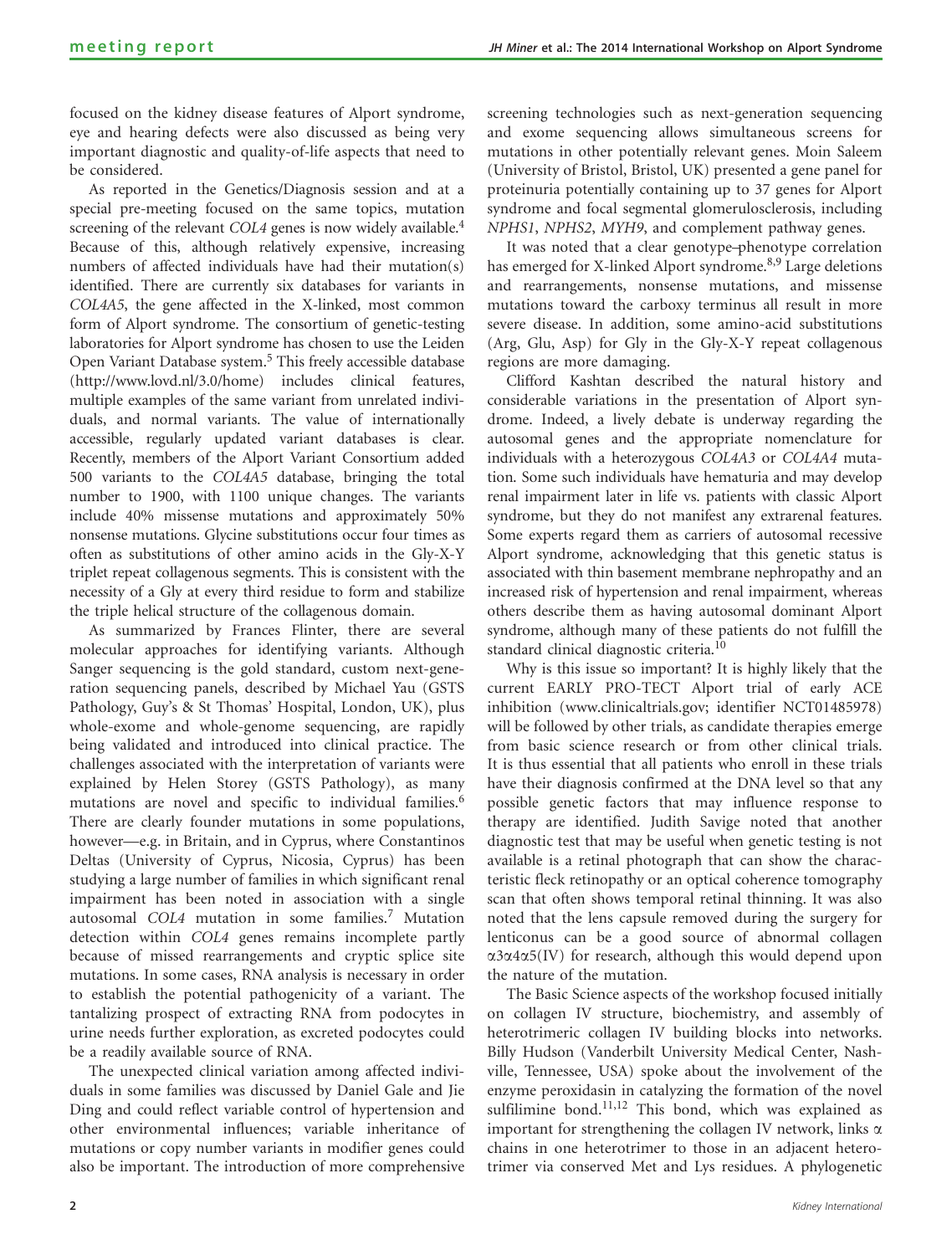

Figure 1 | The normal human kidney glomerular basement membrane (GBM) contains primarily collagen a3a4a5(IV), which is defective or missing in Alport syndrome. A frozen human kidney section was stained in red for COL4A4, representing the  $\alpha$ 3 $\alpha$ 4 $\alpha$ 5(IV) network, and in green for collagen  $\alpha$ 1 $\alpha$ 1 $\alpha$ 2(IV). The GBM and a few tubular basement membranes are enriched in collagen  $\alpha$ 3 $\alpha$ 4 $\alpha$ 5(IV). The  $\alpha$ 1 $\alpha$ 1 $\alpha$ 2(IV) network is detected primarily in the mesangial matrix and in tubular basement membranes.

investigation of this finding revealed that the sulfilimine bond is an ancient evolutionary adaptation first apparent in a subset of Cnidarians that was accompanied by the appearance of the peroxidasin gene. $13$  Peroxidasin's enzymatic function was shown to involve the production of a bleachlike chemical that could theoretically be detrimental to the basement membrane if overproduced; this is one potential novel mechanism that could explain the GBM splitting that invariably occurs in Alport syndrome.

Three important aspects of normal GBM (Figure 1) and Alport GBM composition were addressed. Rachel Lennon (University of Manchester, Manchester, UK) described a brute-force high-resolution mass spectrometric analysis of isolated total glomerular extracellular matrix that revealed the presence of many proteins previously unknown to be resident in glomeruli.<sup>14</sup> Some of these will certainly be localized to the GBM (rather than mesangium) and could be secondarily involved in Alport GBM pathology. One particular standout localized to GBM is type VI collagen, which is known to be important in skeletal muscle but could act in the GBM to modify collagen IV assembly or function. In fact, collagen VI has already been shown to be increased in human Alport GBM.[15](#page-5-0)

Jeffrey Miner presented rescue studies of  $Col4a3 - l -$ Alport mice carrying a doxycycline-inducible Col4a3 transgene. This work provided a proof-of-principle demonstration that conversion of an abnormal Alport GBM containing only the collagen  $\alpha$ 1 $\alpha$ 1 $\alpha$ 2(IV) network to one also containing the missing collagen  $\alpha$ 3 $\alpha$ 4 $\alpha$ 5(IV) network is possible.<sup>16</sup> Restoration of the missing collagen IV network at various ages, as late as 7.5 weeks, was shown to slow down kidney disease progression and extend the life span. It was reported that, the earlier the induction with doxycycline, the longer the life span.

As presented by Dominic Cosgrove (Boys Town National Research Hospital, Omaha, Nebraska, USA), the presence of ectopic laminin  $\alpha$ 2 in the Alport GBM, secreted by mesangial cell processes that invade the peripheral capillary wall, $17$ activates phosphorylation of focal adhesion kinase in podocytes, which causes detrimental foot process changes. This identifies focal adhesion kinase phosphorylation as a potential drug target for slowing down Alport syndrome. The involvement of integrin-mediated signals and the pathogenic effects of hypertension suggest that increased biomechanical strain[18](#page-5-0) due to the defective GBM is a major factor in promoting podocyte injury.

Concepts thought by the collective basic science group to be important for the future included the following: defining targets for therapy; developing additional animal models to better model human mutations; and deriving cell lines from Alport mice and/or patients to gain a better understanding of how changes in the GBM cause changes to the overlying podocytes, which appear to be key to disease progression.

There were two major targets discussed for developing new treatments. The first was the defect in the GBM itself. Although most agreed that gene repair, gene replacement, protein replacement, or podocyte replacement therapies should be effective if applied early enough during the course of disease (again demonstrating the importance of early diagnosis), the technical hurdles are significant, as found previously in stem and blood cell infusion studies,<sup>[19](#page-5-0)</sup> gene transfer studies with pigs<sup>[20](#page-5-0)</sup> and, as mentioned by Karl Tryggvason (Karolinska Institute, Stockholm, Sweden and Duke NUS, Singapore City, Singapore), in a canine Alport model.

The second target discussed at length consisted of the collective 'molecular and cellular symptoms' that result from the primary defect in the GBM. Inhibition of focal adhesion kinase phosphorylation was suggested by Dominic Cosgrove as a therapy to protect podocytes, as was inhibition of collagen receptors DDR1 and integrin  $\alpha$ 2 $\beta$ 1, the activation of which exacerbates Alport disease progression in mice,  $2^{1,22}$  as reported by the group of Oliver Gross. Studies on the effect of attenuating interstitial fibrosis on survival of Alport mice have yielded mixed results, with some studies showing improved survival and others showing no improvement.<sup>23</sup> It was agreed that efforts aimed at slowing down disease progression should focus on both the glomerular and the tubulointerstitial compartments, with protection of podocytes as a high priority. There was frequent mention during the Workshop of findings in mice showing that the same mutation can result in highly variable rates of progression to kidney failure, reinforcing the concept that genetic background has a significant role.<sup>[24,25](#page-5-0)</sup> As mentioned above, next-generation sequencing could be beneficial in identifying the modifier genes responsible and hopefully reveal additional pharmacological targets. Infusion of amniotic fluid–derived stem cells into Alport mice was reported by Laura Perin (University of Southern California, Los Angeles, California, USA) to dampen angiotensin II receptor activation and attenuate fibrosis, but without any effect on GBM composition.<sup>[26](#page-5-0)</sup> The targeting of the profibrotic microRNA-21 was also discussed by Oliver Gross as a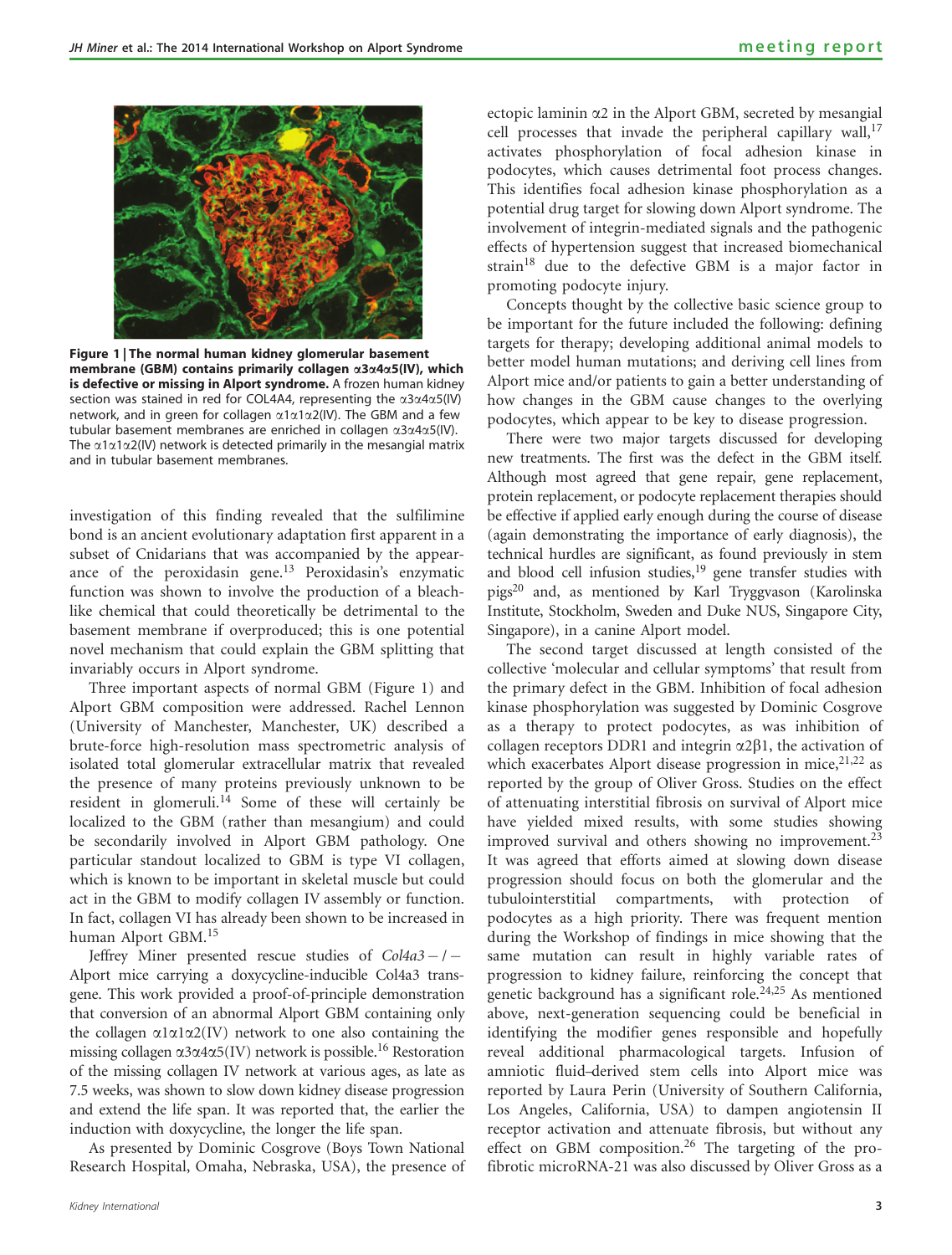very promising new approach to treatment.<sup>[27](#page-5-0)</sup> Although most of the attendees were focused on mouse models, the existing dog models of Alport syndrome should also be considered for the testing of new therapies, given their larger size and longer life span compared with mice.

Nevertheless, the generation of new mouse models to better mimic human Alport syndrome was identified as a short-term need. This is because most mouse models are autosomal Col4a3 or Col4a4 gene knockouts, whereas most patients have missense mutations in the X-linked COL4A5 gene, and many of these mutations are Gly substitutions that likely impair trimer assembly, secretion, network formation, or all three processes. Given the improved technologies for manipulating the mouse genome, as presented by Paul Potter (MRC Harwell, Oxfordshire, UK), generation of a few additional animal models was considered to be a reasonable goal for the near future. Two new mouse models were presented at the Workshop: one, generated by Constantinos Deltas (University of Cyprus, Nicosia, Cyprus), has a targeted Gly substitution in COL4A3 that is analogous to a human mutation (G1334E) common in Cyprus; $^{28}$  $^{28}$  $^{28}$  and one, isolated at The Jackson Laboratory, has a spontaneous splice site mutation in Col4a4 that results in exon skipping and production of defective  $\alpha$ 3 $\alpha$ 4 $\alpha$ 5(IV) trimers.<sup>[29](#page-5-0)</sup>

Data presented by Constantinos Deltas suggest that podocyte production of defective collagen IV chains can cause endoplasmic reticulum stress and perhaps exacerbate injury;[28](#page-5-0) chaperones that promote protein folding could therefore be therapeutic in some settings.<sup>[27](#page-5-0)</sup> Developing the appropriate tools for high-throughput testing of these or other classes of compounds in either cell or zebra fish models was thought to be an important goal for the future. Finally, the establishment of a 'toolbox' of reagents, including wellcharacterized collagen IV antibodies and cDNAs, for scientists working on Alport syndrome was proposed as an excellent mechanism to facilitate research efforts.

In the Registries and Clinical Trials Session it became clear that in Alport syndrome the main therapeutic priority is for treatments that are able to delay the progression of chronic kidney disease. For most patients, this progression occurs during childhood or adolescence; therefore, future trials of novel drugs are likely to be conducted chiefly in the pediatric and young adult setting. The vulnerability of this target population and the need for prolonged treatment suggest that evidence of safety for new drugs will be particularly important. Colin Baigent described experiences in other areas of medicine, indicating that most drug treatments have at best moderate effects (e.g., a 15–20% reduction) on major clinical outcomes<sup>[30](#page-5-0)</sup> (e.g., progression to end-stage renal disease), implying the need for substantial sample sizes in new trials. For these reasons—that is, the need for large trials to provide robust evidence on both safety and efficacy—the Alport research community needs to establish appropriate infrastructure to facilitate such studies. At present, it is difficult to identify large numbers of eligible patients, as exemplified by the experience of the ongoing EARLY PRO-

TECT Alport trial<sup>[31](#page-5-0)</sup> (presented by Oliver Gross) assessing the effects of ramipril among children with no or minimal proteinuria. Current clinical practice recommendations focusing on early identification of proteinuria and treatment with angiotensin blockade<sup>[10,32](#page-5-0)</sup> were supported by the Workshop participants.

Infrastructure to support trials implies an ability to identify and invite potentially eligible patients, and this in turn requires that patients are registered, phenotyped, genotyped, and actively followed up in national registries. As insufficient numbers of patients are available in any single country, a further requirement is that national registries are linked via a coordinating center, allowing simultaneous study of patients in multiple countries. Currently, there are registries of patients with Alport Syndrome in the United States (Alport Syndrome Treatments and Outcomes Registry; <http://www.alportregistry.org>), the United Kingdom (Renal Rare Disease Registry; [https://www.renalradar.org\)](https://www.renalradar.org), China (China Alport Syndrome Treatments and Outcomes Registry), the European Alport Registry, Italy (the Italian Alport National Registry and Biobank), and France (the French National Rare Disease Registry). In total, these registries include around 3000 individuals.

A review of these registries, as summarized by Parminder Judge, indicated that there is substantial overlap in the information collected in them, but that a major limitation if they are to be utilized to support trials (and other studies) is that they do not typically seek regular follow-up. An exception is the UK RaDaR registry, which links to 'Renal Patient View' (RPV;<https://www.patientview.org>). RPV incorporates laboratory results from participating UK renal clinics; thus, linkage between RaDaR and RPV allows phenotypic and genotypic information to be linked with renal functional data longitudinally.

The Alport syndrome research community present at the meeting agreed that there is a need to: (i) expand coverage of existing national registries (as only a fraction of registrants are likely to be eligible and willing to enter new trials); (ii) improve data collection in existing registries (especially with regard to arranging for regular follow-up information to be obtained); (iii) identify new countries where collections of Alport syndrome patients exist that could be incorporated into registries; (iv) build the infrastructure necessary to allow collaboration between registries in future trials and epidemiological studies; and (v) seek cooperation with companies that have promising agents for the treatment of Alport syndrome and explore practical technologies to allow international studies in conjunction with them.

Representatives from National Patient Organizations were in attendance from Australia, China, France, Germany, Italy, The Netherlands, Spain, United Kingdom, and the United States. The primary objective of these organizations was to discuss ways of working together to support research that will result in an improved quality-of-life for individuals and families living with Alport Syndrome. Susie Gear from Alport UK [\(http://www.alportuk.org\)](http://www.alportuk.org), Daniel Renault from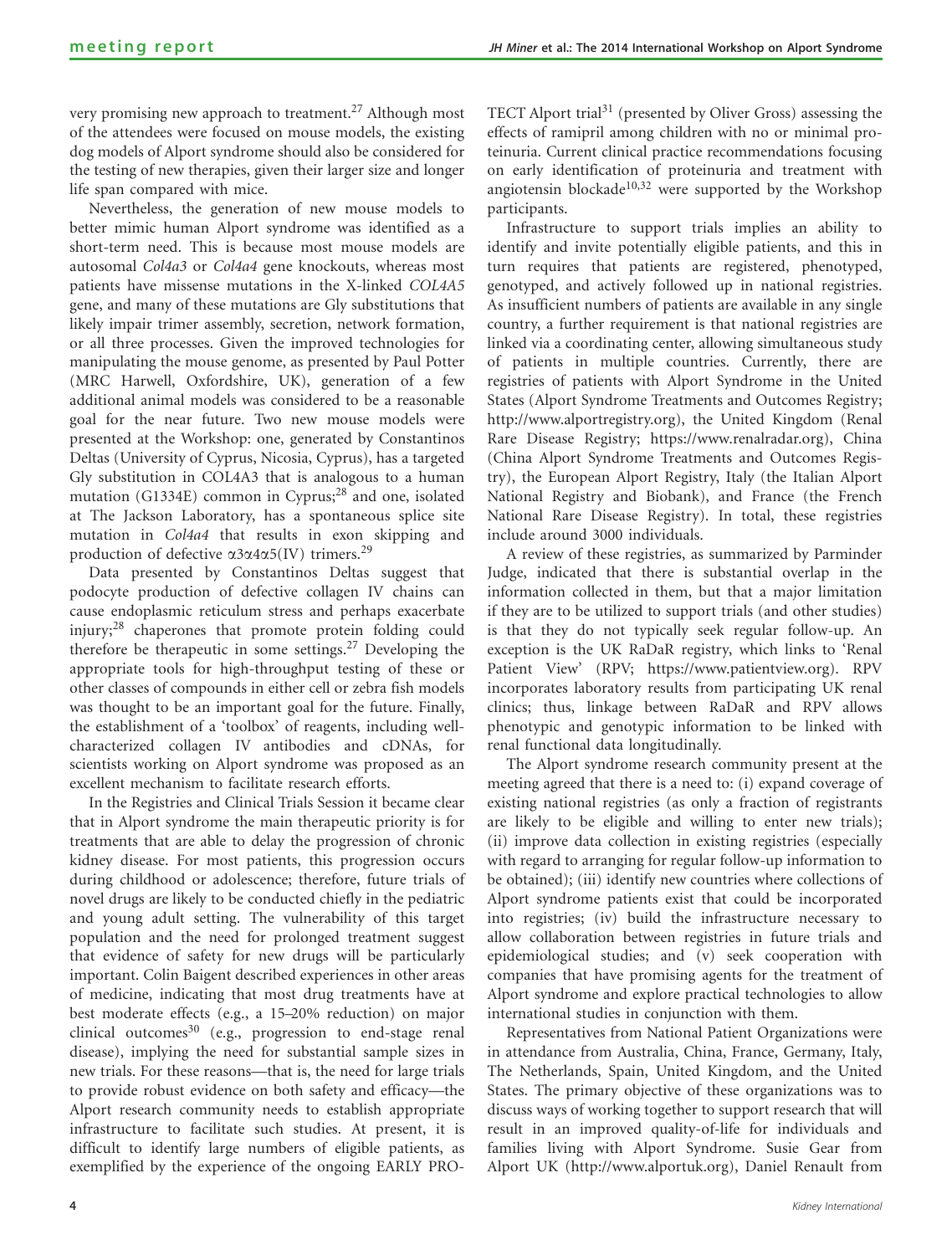<span id="page-4-0"></span>AIRG-France ([http://www.airg-france.fr\)](http://www.airg-france.fr), and Sharon Lagas from the Alport Syndrome Foundation (USA; [http://www.](http://www.alportsyndrome.org) [alportsyndrome.org](http://www.alportsyndrome.org)) presented personal perspectives on how this disease affects their lives and those of their constituencies by afflicting multiple family members in every generation with kidney failure and hearing loss. Research perspectives and strategies were also presented for each organization and included the need for patient input into research priorities, the use of seed funding to facilitate progress, and development of strategies to promote collaborations on larger funding initiatives.

Patient organizations have a pivotal role in educating their lay communities about current research and the value of patient involvement. At the Workshop, patient representatives learned about current research, listened to experts discuss and debate future strategies and priorities, and interacted with researchers to obtain answers to questions of interest to the patient community. Collaboration between the patient and research communities is critical for research on a rare disease such as Alport syndrome. This Workshop served to both strengthen existing collaborations and expand collaborations on an international scale. The development of an international alliance for Alport syndrome involving both the patient and research communities is a potential outcome of the Workshop.

Patient organizations recognize they can support research by recruiting patients and communicating the essential role of registries and clinical trials to foster more patient participation. In addition, patient organizations can communicate to the research community those patient concerns that are not being addressed for development of future research priorities. For example, when surveyed about their priorities for research, the majority of patients identified hearing and psychological/ social support as important, but these are areas often overlooked in Alport syndrome research. Innovative workshops such as this that combine patient, clinical, scientific, and industry aims serve to foster collaboration and strategic planning that is critical to advance research. Future objectives to build upon the success of this Workshop include:

- Strengthening the patient communities in the respective countries by recruiting more patients and working with local clinicians, geneticists, and registries (or starting a new or joining an existing registry)
- Expanding patient organizations to additional countries
- Organizing at an international level to work strategically to support collaboration between national patient registries and research initiatives
- Developing national meetings with patients, clinicians, and scientists to foster collaboration, communication, and education
- Supporting future international workshops that bring together all stakeholders in the Alport syndrome community (patients, clinicians, geneticists, scientists, and Pharma).

In conclusion, the 2014 International Workshop on Alport Syndrome was not only able to 'shine a light on Alport syndrome', but the interactions among the various stakeholder groups were very effective at 'motivating, energizing, and inspiring' (these were actual responses on the Workshop feedback forms). Closing remarks by Karl Tryggvason on the history of Alport syndrome research and the prospects for future therapies and by Ted Bianco (Acting Director of the Wellcome Trust, London, UK) on prospects for funding international collaborations were especially encouraging. The participants agreed to try to translate the enthusiasm generated at the Workshop into an international program of collaborative research and funding proposals in the near future. This will involve both young and senior scientists and clinicians combining their efforts to find new strategies to protect the injured kidney, ear, and eye from additional damage and to eventually find a cure to prevent or reverse the disease. Several promising new therapies, all with different targets and mechanisms of action, were discussed as having potentially additive benefits to existing therapies and perhaps to each other. This provides hope that Alport syndrome can be prevented or attenuated in most patients by such a multimodal therapy that will likely continue to include ACE inhibition as the basic standard of care.

## **DISCLOSURE**

CEK acknowledges research support and/or honoraria from Sanofi-Genzyme and the Novartis Institute for Biomedical Research. MP is an employee of Hoffmann-La Roche. The remaining authors declared no competing interests.

## ACKNOWLEDGMENTS

The organizers thank Judy Taylor and Richard Haynes for their assistance; Karen Smithson of Endless Possibilities for graphical documentation of the proceedings; Brenda Kingaby of Olive Media Group and Patrick Walker for videography; and Ted Bianco of the Wellcome Trust for an inspiring presentation on collaborative funding possibilities. The Workshop was made possible by the generous financial support of Alport UK, Edinburgh University Research Fund, Oxford Kidney Unit Trust Fund, The Kidney Foundation of Canada, Amgen, Alport Syndrome Foundation (USA), British Kidney Patient Association, Rare Disease UK, Sanofi-Genzyme, and Kidney Research UK.

## REFERENCES

- 1. Kashtan CE. Familial hematuria. Pediatr Nephrol 2009; 24: 1951–1958.
- 2. Hudson BG, Tryggvason K, Sundaramoorthy M et al. Alport's syndrome, Goodpasture's syndrome, and type IV collagen. N Engl J Med 2003; 348: 2543–2556.
- 3. Hudson BG. The molecular basis of Goodpasture and Alport syndromes: beacons for the discovery of the collagen IV family. J Am Soc Nephrol 2004; 15: 2514–2527.
- 4. Hertz JM, Thomassen M, Storey H et al. Clinical utility gene card for: Alport syndrome. Eur J Hum Genet 2012; doi:[10.1038/ejhg.2011.237.](http://dx.doi.org/10.1038/ejhg.2011.237)
- 5. Savige J, Ars E, Cotton RG et al. DNA variant databases improve test accuracy and phenotype prediction in Alport syndrome. Pediatr Nephrol 2013; 29: 971–977.
- 6. Storey H, Savige J, Sivakumar V et al. COL4A3/COL4A4 mutations and features in individuals with autosomal recessive Alport syndrome. J Amer Soc Nephrol 2013; 24: 1945–1954.
- 7. Pierides A, Voskarides K, Athanasiou Y et al. Clinico-pathological correlations in 127 patients in 11 large pedigrees, segregating one of three heterozygous mutations in the COL4A3/ COL4A4 genes associated with familial haematuria and significant late progression to proteinuria and chronic kidney disease from focal segmental glomerulosclerosis. Nephrol Dial Transplant 2009; 24: 2721–2729.